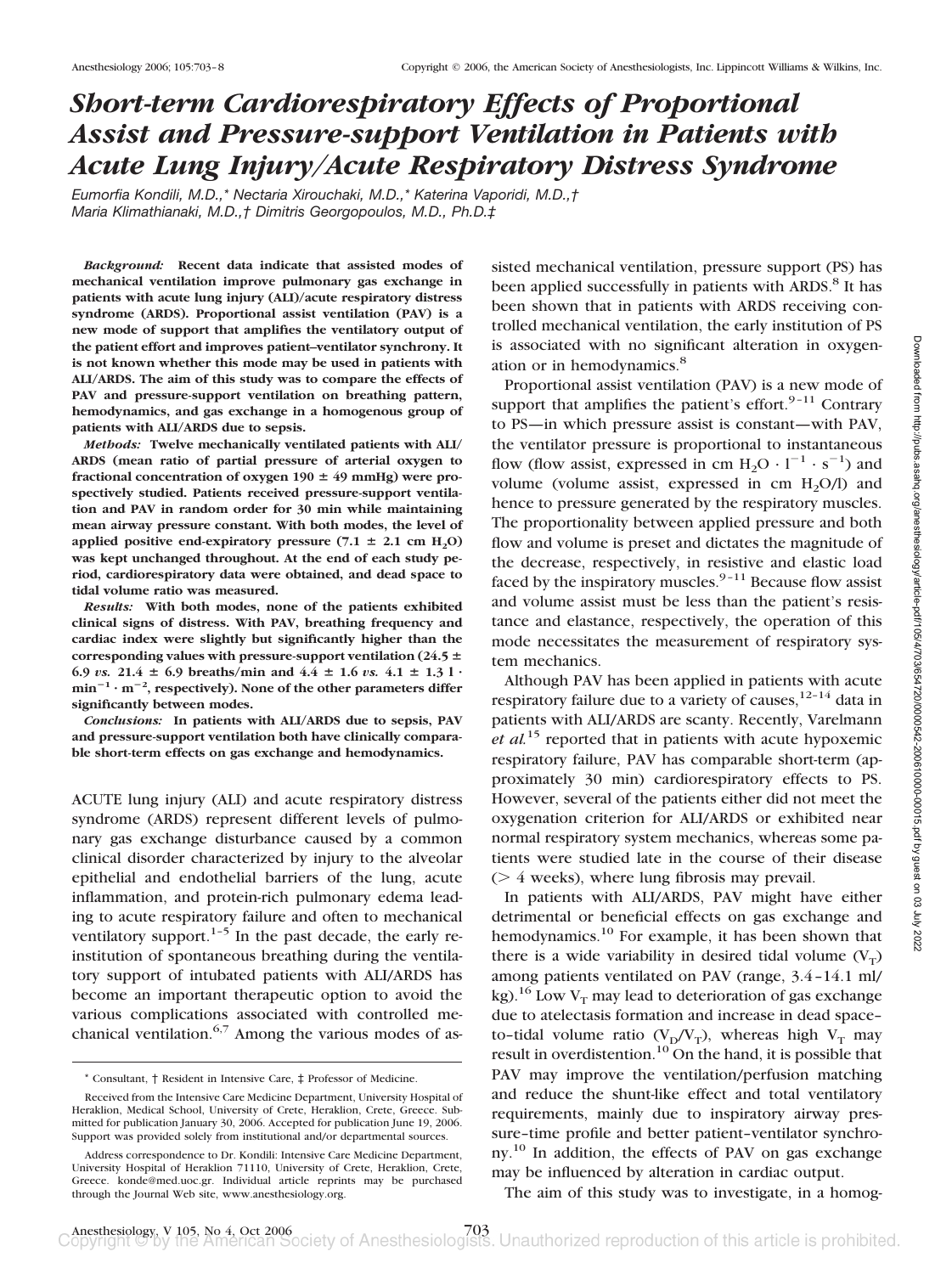enous group of patients with ALI/ARDS due to sepsis during the acute phase of their illness, the short-term effects of PAV on ventilatory and hemodynamic parameters and gas exchange and to compare these to those observed with PS. We hypothesized that in this group of patients characterized by significant disturbances in gas exchange and cardiorespiratory parameters, PAV would be equally effective to PS and might be an alternative mode of assisted mechanical ventilation.

## **Materials and Methods**

#### *Patients*

Twelve patients admitted to the intensive care unit for management of acute respiratory failure due to ALI/ ARDS secondary to sepsis were prospectively studied. At the time of the study, all patients were hemodynamically stable, with pulmonary arterial catheters in place for fluid management and hemodynamic monitoring. The exclusion criteria were a previous history of chronic obstructive pulmonary disease, hemodynamic instability, and the presence of intrathoracic drainage tube with persistent air leak. All patients were ventilated with PS mode through cuffed endotracheal (10 patients) or tracheostomy tubes (2 patients). The level of PS and the applied positive end-expiratory pressure were set by the primary physician, who was not involved in the study. None of the patients were eligible for a weaning T-piece trial. All patients were sedated with propofol (1.0–1.5  $mg \cdot kg^{-1} \cdot h^{-1}$ ) to achieve acceptable oxygenation and patient–ventilator synchrony as judged by the primary physician. The level of sedation was such as to achieve a score of 3 on the Ramsay scale (response to commands only).

The protocol was approved by the institutional ethics committee, and informed consent was obtained from the patients or their next of kin.

#### *Measurements*

Flow, volume, and airway pressure  $(P_{aw})$  were measured breath by breath. Heart rate and systemic arterial pressure were continuously recorded on patient's monitor. Central venous pressure, mean pulmonary artery pressure, and pulmonary capillary wedge pressure were measured at end-expiration. Cardiac output was measured by the thermodilution technique (Vigilance Monitor; Edwards Lifescinces, Irvine, CA). Cardiac index, stroke volume index, oxygen delivery index, oxygen consumption index, systemic and pulmonary vascular resistance indices, and the shunt-like effect  $(Q_s/Q_T)$ were calculated using standard formulas.<sup>17</sup>

#### *Protocol*

The patients were connected to a ventilator (Evita 4; Drager, Lubeck, Germany) able to ventilate them with PS and PAV. Initially, the patients were placed on volumecontrol constant flow mode and ventilated with a  $V_T$ comparable to that during PS. Respiratory inactivity was achieved by injecting a short-term hypnotic agent (propofol, 1–2 mg/kg) and by adjusting the ventilator rate upward. When passive ventilation was obtained, the respiratory system mechanics (resistance and elastance) were measured by the technique of rapid airway occlusion using standard formulas.<sup>18</sup>

Thirty minutes after these measurements, when respiratory muscle activity was resumed (*i.e.*, the patient started to trigger the ventilator at his or her usual rate), the patients were ventilated randomly with PAV or PS. With PS, the level of assist was equal to that set by the primary physician before the study. With PAV, the proportionalities for both flow and volume assist were set at the same percentage of the measured resistance and elastance, respectively, and adjusted such as to obtain a mean airway pressure similar to that during PS. Positive end-expiratory pressure was set to values determined by the primary physician when the patients were ventilated with PS. The patients were ventilated in each mode for 30 min, and after that period, hemodynamic data were obtained. Ventilatory parameters were recorded for an additional 10-min period. The patients were withdrawn from the study if they exhibited one of the following: (1) clinical signs of excessive work of breathing (use of accessory muscles, paradoxical motion of the diaphragm or alternans), (2) diaphoresis, (3) heart rate greater than 130 beats/min, or (4) systolic blood pressure greater than 180 mmHg or less than 90 mmHg. New or additional administration of intravenous fluid, vasoactive drug, and sedative agents and a necessity—judged by the primary physician—to change either the level of positive end-expiratory pressure or fractional concentration of oxygen during the study period were also reasons to withdraw the patient from the protocol.

#### *Data Analysis*

The  $V_D/V_T$  was calculated using the Enghoff modification of the Bohr equation. The  $V_T$  and respiratory rate were recorded on a breath-by-breath basis for a period of 10 min after each 30-min period, and the average values were calculated. Inspiratory time and expiratory time were measured as the interval between the beginning and the end of inspiratory and expiratory flow, respectively. Coefficient of variation of  $V_T$  was also calculated and served as an index of  $V_T$  variability. Inspiratory airway pressure 0.1 s after airway occlusion (P0.1) was estimated by an automatic maneuver integrated in the ventilator.

In all patients, flow–time waveform during PAV and PS was carefully examined for signs indicative of patient– ventilator asynchrony. Runaway phenomena due to flow or volume overassist were identified as previously described.<sup>9,11</sup>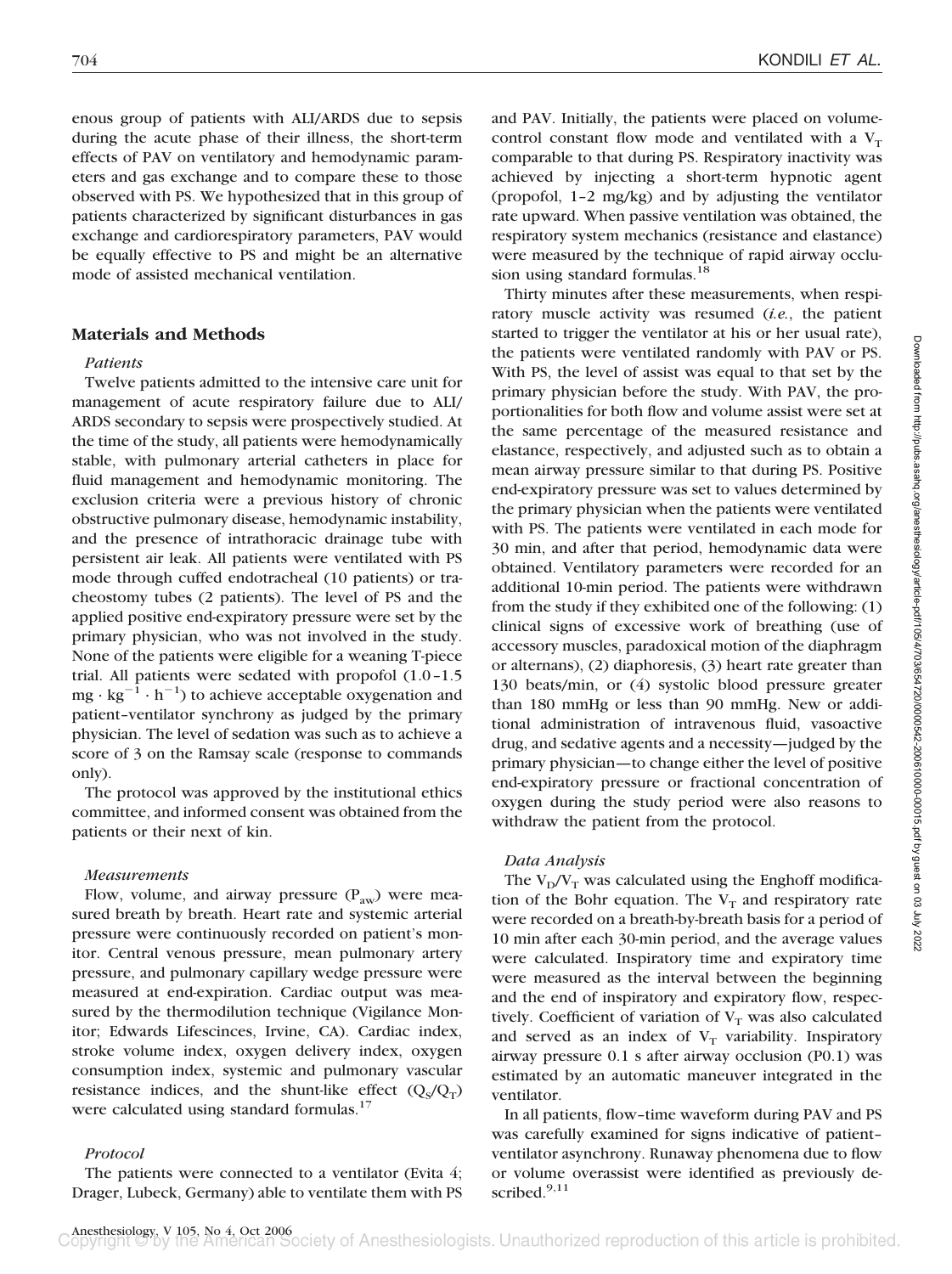| Patient   | Sex | Age, yr | $Pao2/Fio2$ , mmHg | Ers, cm $H2O/I$ | Rrs, cm $H_2O \cdot I^{-1} \cdot s^{-1}$ | PEEP, cm H <sub>2</sub> O | PS, cm $H2O$ | FA-VA,% | Days on MV |
|-----------|-----|---------|--------------------|-----------------|------------------------------------------|---------------------------|--------------|---------|------------|
|           | M   | 74      | 183                | 25              | 15                                       |                           | 17           | 75      |            |
| 2         | F   | 40      | 166                | 30              | 18                                       |                           | 19           | 75      |            |
| 3         | M   | 25      | 201                | 29              | 12                                       | 10                        | 26           | 70      |            |
| 4         | F   | 71      | 179                | 30              | 12                                       | 8                         | 23           | 50      | 12         |
| 5         | M   | 67      | 155                | 25              | 23                                       | 9                         | 19           | 65      |            |
| 6         | F   | 67      | 158                | 21              | 15                                       |                           | 16           | 75      |            |
|           | M   | 56      | 287                | 30              | 13                                       |                           |              | 45      |            |
| 8         | M   | 50      | 127                | 20              | 18                                       |                           | 17           | 75      |            |
| 9         | M   | 78      | 252                | 26              | 20                                       |                           | 16           | 50      |            |
| 10        |     | 77      | 243                | 20              | 13                                       |                           | 15           | 50      |            |
| 11        |     | 63      | 132                | 30              | 19                                       | 10                        | 26           | 75      |            |
| 12        | F   | 71      | 203                | 22              | 15                                       |                           | 22           | 50      | 10         |
| Mean      |     | 61.6    | 191                | 25.7            | 16.0                                     | 7.1                       | 18.9         | 62.9    | 6.6        |
| <b>SD</b> |     | 16.1    | 49                 | 4.1             | 3.5                                      | 2.1                       | 4.6          | 12.7    | 3.0        |

**Table 1. Baseline Patient Characteristics and Ventilator Parameters with PS and PAV**

Ers = respiratory system elastance; FA–VA = flow and volume assist during proportional assist ventilation (% of Rrs and Ers, respectively); MV = mechanical ventilation; Pao<sub>2</sub>/Fio<sub>2</sub> = ratio of partial pressure of arterial oxygen to fractional concentration of oxygen; PAV = proportional assist ventilation; PEEP = positive end-expiratory pressure;  $PS = pressure$  support;  $Rrs = respiratory$  system resistance.

## *Statistical Analysis*

Results are expressed as mean  $\pm$  SD. Data were tested for normal distribution by the Shapiro-Wilk W test and analyzed by a two-sided paired *t* test. Differences were considered to be statistically significant if *P* was less than 0.05.

# **Results**

Patient characteristics and ventilator settings with both modes of support are shown in table 1. None of the patients were withdrawn from the study. With both modes, none of the patients exhibited clinical signs of distress. Ineffective efforts, double triggering, and runaway phenomena were not observed during the study periods. In 8 of 12 patients, inspection of flow–time and pressure–time waveforms during PS revealed a flow and P<sub>aw</sub> pattern indicative of delayed opening of expiratory valve. Features compatible with premature opening of expiratory valve were not observed.

By study design, mean airway pressure did not differ during PAV and PS, averaging  $9.1 \pm 1.9$  and  $9.1 \pm 1.8$  cm H2O, respectively. Ventilatory parameters are shown in table 2. With PAV, peak airway pressure was slightly but significantly lower than that with PS, whereas breathing frequency and inspiratory time–to–total breath duration ratio ( $T_I/T_{TOT}$ ) were significantly higher than those during PS. The variability of  $V_T$  did not differ between modes.

Hemodynamic variables, arterial blood gases, and  $V_D/V_T$  are shown in table 3. With PAV, cardiac index was slightly but significantly higher than that with PS, due to significantly higher stroke volume index. None of the other hemodynamic parameters differed significantly between the two modes. PAV and PS had comparable effects on blood gasses and  $V_D/V_T$ .

## **Discussion**

The main findings of this study in critically ill patients with ALI/ARDS due to sepsis were that (1) PAV and PS had clinically comparable short-term effects on gas exchange,  $V_D/V_T$ , and hemodynamics; and (2) the breathing pattern differed significantly between modes, being more rapid and shallow with PAV.

A homogenous group of patients with ALI/ARDS was studied. In all patients, an infectious cause of ALI/ARDS was identified. In the majority of the patients,  $V_D/V_T$  was above 0.6, signifying a group of patients with high mortality.<sup>19,20</sup> In addition, 8 patients were studied between the 3rd and 7th days and 4 were studied between the 9th and 12th days of the mechanical ventilation. Therefore, contrary to other studies,  $15,21$  we studied patients with ALI/ARDS relatively early in the course of their illness and having increased risk of death and severe disturbance of gas exchange (low ratio of partial pressure of arterial oxygen to fractional concentration of oxygen) and respiratory system mechanics (increased respiratory system elastance).

In several studies in which PS and PAV were com-

**Table 2. Ventilatory Parameters**

| PS             | <b>PAV</b>       |
|----------------|------------------|
| $8.0 \pm 1.6$  | $7.7 \pm 1.9^*$  |
| $10.9 \pm 3.5$ | $11.6 \pm 3.3$   |
| $7.67 \pm 6.5$ | $8.88 \pm 4.98$  |
| $21.4 \pm 6.9$ | $24.5 \pm 6.9^*$ |
| $0.99 \pm 0.4$ | $0.93 \pm 0.3$   |
| $0.32 \pm 0.1$ | $0.36 \pm 0.1^*$ |
| $21.0 \pm 6.0$ | $19.2 \pm 7.3^*$ |
| $3.5 \pm 2.1$  | $3.7 \pm 2.3$    |
|                |                  |

\* Significantly different from the value with pressure support (PS).

 $IBW = ideal body weight;  $PO.1 = inspiratory airway$  pressure  $0.1$  s after airway$ occlusion; PAV = proportional assist ventilation; Ppeak = peak inspiratory pressure; RR = respiratory rate;  $T_1$  = inspiratory time;  $T_1/T_{TOT}$  = inspiratory time to total breath duration ratio;  $V'_E =$  minute ventilation;  $V_T =$  tidal volume.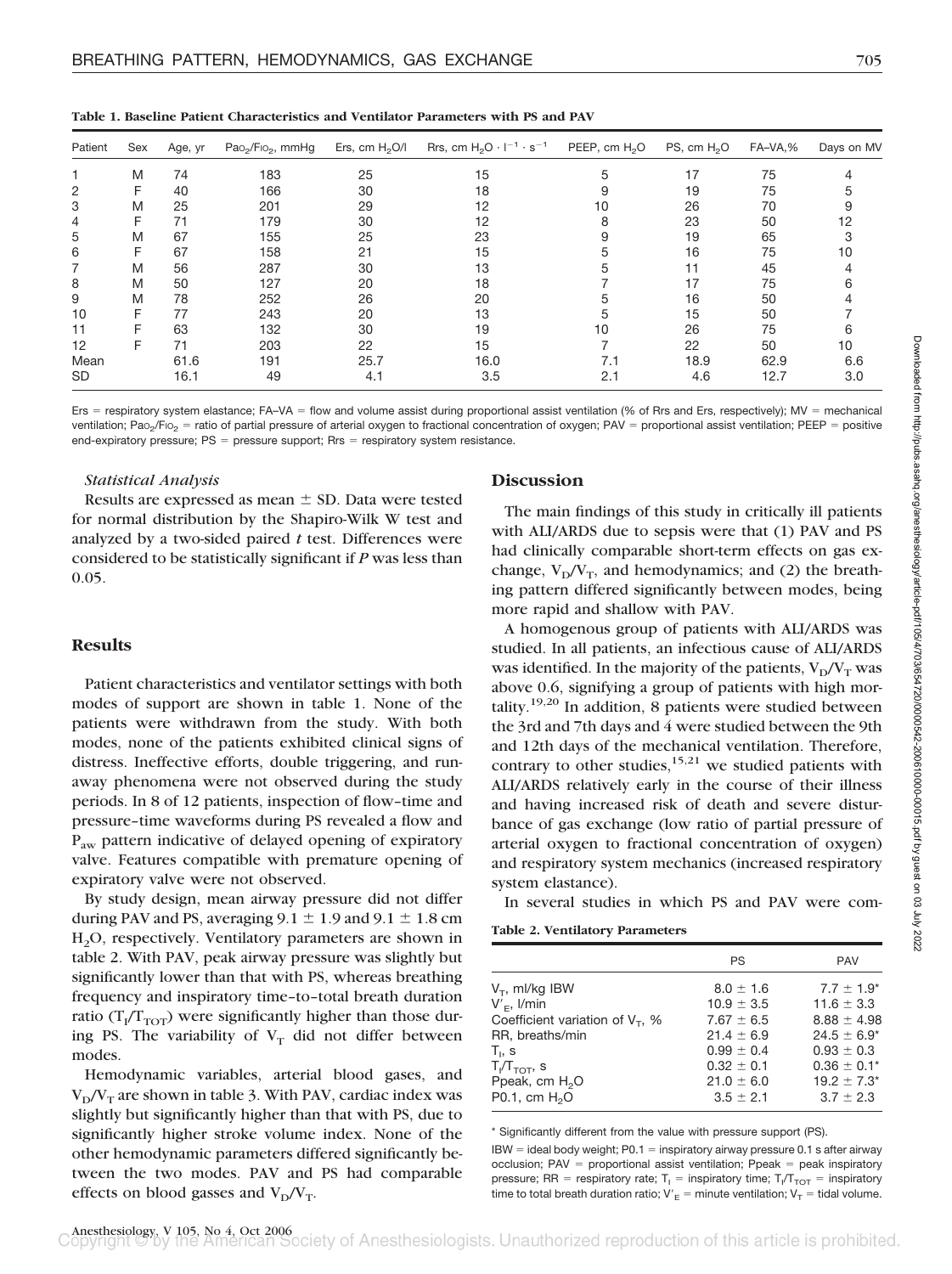**Table 3. Blood Gasses and Hemodynamic Parameters**

|                                                                                    | <b>PS</b>       | <b>PAV</b>      |
|------------------------------------------------------------------------------------|-----------------|-----------------|
| $PaO2$ , mmHg                                                                      | $80.2 \pm 11.1$ | $81.0 \pm 11.7$ |
| Paco <sub>2</sub> , mmHg                                                           | $44.8 \pm 11.6$ | $45.4 \pm 10.0$ |
| $Pvo2$ , mmHq                                                                      | $36.4 \pm 3.4$  | $37.4 \pm 3.5$  |
| MAP, mmHq                                                                          | $82.5 \pm 7.6$  | $83.4 \pm 9.8$  |
| Heart rate, beats/min                                                              | $92.5 + 13.9$   | $92.9 + 14.36$  |
| CVP, mmHq                                                                          | $7.2 + 4.2$     | $7.9 + 4.5$     |
| Cl. $1 \cdot min^{-1} \cdot m^{-2}$                                                | $4.1 \pm 1.3$   | $4.4 \pm 1.6^*$ |
| Pwedge, mmHg                                                                       | $10.1 \pm 2.9$  | $11.3 + 4.4$    |
| PAP, mmHq                                                                          | $24.8 \pm 7.5$  | $25.2 + 7.7$    |
| SVI, ml $\cdot$ beat <sup>-1</sup> $\cdot$ m <sup>-2</sup>                         | $45 \pm 9$      | $48 \pm 12$     |
| SVRI, dyn $\cdot$ s <sup>-1</sup> $\cdot$ cm <sup>-5</sup> $\cdot$ m <sup>-2</sup> | $1,531 \pm 409$ | $1,479 \pm 403$ |
| PVRI, dyn $\cdot$ s <sup>-1</sup> $\cdot$ cm <sup>-5</sup> $\cdot$ m <sup>-2</sup> | $288 \pm 117$   | $246 \pm 107$   |
| $D'_{o_2}$ l, ml · min <sup>-1</sup> · m <sup>-2</sup>                             | $550 \pm 160$   | $590 \pm 191$   |
| $V'_{o_2}$ l, ml · min <sup>-1</sup> · m <sup>-2</sup>                             | $165 \pm 42$    | $166 \pm 45$    |
| $Q'_{S}/Q'_{T}$ %                                                                  | $22.5 \pm 6.7$  | $23.2 \pm 6.3$  |
| $V_D/V_T$                                                                          | $0.67 \pm 0.07$ | $0.68 \pm 0.07$ |

\* Significantly different from the value with pressure support (PS).

CI = cardiac index; CVP = central venous pressure;  $D'_{2}$  = oxygen delivery index; MAP = mean arterial pressure; Paco<sub>2</sub> = partial pressure of arterial carbon dioxide; Pao<sub>2</sub> = partial pressure of arterial oxygen; PAP = mean pulmonary arterial pressure; PAV = proportional assist ventilation; Pvo<sub>2</sub> = partial pressure of mixed venous oxygen;  $PVRI =$  pulmonary vascular resistance index; Pwedge = pulmonary wedge pressure;  $Q'_{S}/Q'_{T}$  = shunt-like effect; SVI = stroke volume index; SVRI = systemic vascular resistance index;  $V_D/V_T$  = dead space-to-tidal volume ratio;  $V'o_2I$  = oxygen consumption index.

pared, the assist level was titrated to obtain a similar mean inspiratory airway pressure between modes.<sup>15,21</sup> On the contrary, in our study we chose to match mean airway pressure between modes for two reasons. First, in patients with ALI/ARDS, mean airway pressure is an important determinant of oxygenation.<sup>22-24</sup> Second, it has been shown that ventilator inspiratory and expiratory time may differ between the two modes. $9-11$  Therefore, setting the assist level by targeting mean inspiratory airway pressure may result in different actual ventilator assistance if ventilator inspiratory time and total breath duration differ substantially. On the other hand, calculation of mean airway pressure takes into account ventilator inspiratory time and total breath duration.<sup>24</sup> In our study,  $T_I/T_{TOT}$  and total breath duration differed significantly between modes, thus justifying the method of titration of the assist level we used.

We observed that the mode of support had a significant effect on breathing frequency, which was significantly higher with PAV than that with PS. In all but three patients, respiratory rate was higher with PAV than that with PS. In some patients, the difference in respiratory rate was substantial, and with PAV, breathing frequency of up to 34 breaths/min was observed. Although it is believed that high breathing frequency may be a sign of excessive work of breathing and inadequate assist level, studies have shown that respiratory rate is not good predictor of work of breathing or pressure–time product during assisted modes of support.<sup>25</sup> Particularly during PAV, high respiratory rate may not indicate distress, but it may represent the spontaneously selected pattern of breathing.<sup>12,16</sup> In our study, during PAV, although  $V_T$ was slightly lower than that with PS, none of the patients exhibited clinical signs of excessive work of breathing. Furthermore, P0.1—a reliable index of respiratory drive and inspiratory work of breathing in mechanically ventilated patients<sup>26</sup>—was comparable between modes. It follows that the higher breathing frequency with PAV cannot likely be explained by inadequate support. On the other hand, the higher breathing frequency with PAV may due to different patient–ventilator interaction in terms of expiratory asynchrony (delayed or premature opening of exhalation valve) and  $V_T$ . With PAV, expiratory asynchrony is not an important issue, because with this mode, inspiratory flow is linked to the patient's inspiratory effort. $9,11$  This is not the case with PS, in which delayed opening or premature closing of exhalation valve is the rule. $5$  Indeed, we observed that in patients with large differences in breathing frequency, inspection of pressure–time and flow–time waveforms during PS revealed a pressure and flow pattern suggesting delayed opening of expiratory valve.<sup>5</sup> It has been shown that this type of expiratory asynchrony has a powerful influence *via* a reflex pathway, on breath timing; neural expiratory time increases and respiratory rate decreases with increasing the time that mechanical inspiration extents into neural expiration (delayed opening of expiratory valve).<sup>27-30</sup> This suggests but does not prove that expiratory asynchrony may contribute to some extent to the observed difference in breathing frequency between modes.

In our patients,  $V_D/V_T$  was markedly increased in accordance with previous studies showing that in patients with ALI/ARDS, increased dead space is the rule.<sup>19,20</sup> Furthermore, despite the fact that, with PAV,  $V_T$  was slightly lower and breathing frequency was higher than these with PS, we observed that  $V_D/V_T$  did not differ between modes. Therefore, at least for short term, the effects of PAV and PS on dead space fraction were comparable.

In variance with our findings, Varelmann *et al.*<sup>15</sup> and Delaere *et al.*<sup>21</sup> reported in non-chronic obstructive pulmonary disease patients with acute respiratory failure that PAV and PS showed similar effects on breathing frequency and minute ventilation. In these studies, the assist level of PAV was either fixed  $(50\%$  and  $80\%)^{21}$  or titrated to obtain a similar mean inspiratory airway pressure with PS.<sup>15</sup> Notwithstanding the different assist titration criteria, the discrepancy between our study and those of Varelmann *et al.* and Delaere *et al.* may be explained by the population studied. Delaere *et al.* studied patients who were ready to be weaned from the ventilator, whereas in the study of Varelmann *et al.*, in several patients the oxygenation criterion for ALI/ARDS was not met and respiratory system mechanics were normal.<sup>15,21</sup> Furthermore, some patients in the study of Varelmann *et al.* were examined late in the course of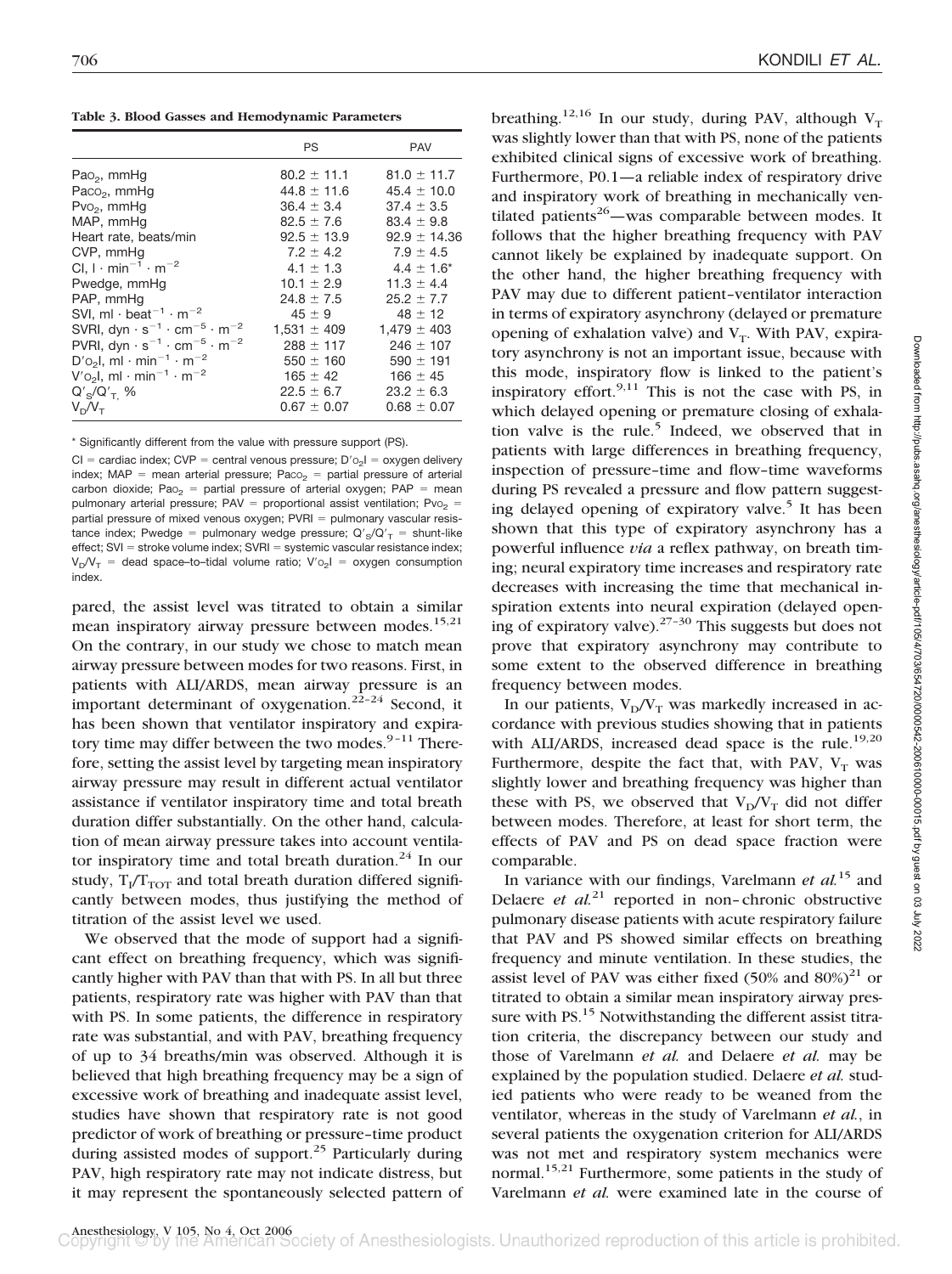their disease  $($  > 4 weeks). On the other hand, we studied patients during the acute course of their illness who did not meet criteria for weaning and had severe disturbance of gas exchange and respiratory system mechanics.

In accord with recent studies, our study showed that the effects of PAV and PS on gas exchange and hemodynamics were clinically comparable.<sup>15,21</sup> The observed difference in cardiac output and oxygen delivery, entirely due to stroke volume variation, was probably too small to be of clinical significance. This small increase did not affect the shunt-like effect, which remained virtually the same. Therefore, at similar mean airway pressure, both modes may equally support gas exchange in patients with ALI/ARDS in whom disturbance of oxygenation is the cardinal sign.

Several studies have shown that compared with PS, the variability of  $V_T$  with PAV is considerably higher.<sup>14,16,31</sup> In the current study, the variability of  $V_T$  with both modes of support was approximately 10%, a value that is considerably lower than that reported previously, at least with PAV. We believe that this discrepancy may be explained by the population studied. In our study, a homogenous group of patients with ALI/ARDS due to sepsis was studied. As expected, this group of patients had severe restrictive respiratory system disease as indicated by the high values of respiratory system elastance. Studies have shown that both systemic inflammatory response syndrome—a prerequisite for sepsis definition—and restrictive lung disease are associated with decreased  $V_T$  variability.<sup>32,33</sup>

#### *Limitations of the Study*

This investigation was a physiologic study, and caution should be exercised in applying our findings to everyday clinical practice. Only 12 patients were studied, PAV was applied for a limited time (30 min), and it is not known whether similar results would be obtained during an extended period of PAV. For example, in patients in whom PAV is associated with very low  $V_T$  (approximately 300 ml), a deterioration of oxygenation over time may be observed due to atelectasis formation.<sup>34</sup> Further studies are needed to resolve this issue.

### **Conclusions**

Our study demonstrated that, in our patients with ALI/ARDS due to sepsis, PAV and PS titrated such as to obtain a similar mean airway pressure had comparable short-term effects on gas exchange and hemodynamics. PAV might be an alternative mode of assisted mechanical ventilation in such patients.

## **References**

1. Abraham E, Matthay MA, Dinarello CA, Vincent JL, Cohen J, Opal SM, Glauser M, Parsons P, Fisher CJ Jr, Repine JE: Consensus conference definitions

for sepsis, septic shock, acute lung injury, and acute respiratory distress syndrome: Time for a reevaluation. Crit Care Med 2000; 28:232–5

2. Artigas A, Bernard GR, Carlet J, Dreyfuss D, Gattinoni L, Hudson L, Lamy M, Marini JJ, Matthay MA, Pinsky MR, Spragg R, Suter PM: The American-European Consensus Conference on ARDS: II. Ventilatory, pharmacologic, supportive therapy, study design strategies and issues related to recovery and remodeling. Intensive Care Med 1998; 24:378–98

3. Bernard GR, Artigas A, Brigham KL, Carlet J, Falke K, Hudson L, Lamy M, Legall JR, Morris A, Spragg R: The American-European Consensus Conference on ARDS: Definitions, mechanisms, relevant outcomes, and clinical trial coordination. Am J Respir Crit Care Med 1994; 149:818–24

4. Steinberg KP, Hudson LD: Acute lung injury and acute respiratory distress syndrome: The clinical syndrome. Clin Chest Med 2000; 21:401–17

5. Georgopoulos D, Prinianakis G, Kondili E: Bedside waveforms interpretation as a tool to identify patient-ventilator asynchronies. Intensive Care Med 2006; 32:34–47

6. Putensen C, Hering R, Muders T, Wrigge H: Assisted breathing is better in acute respiratory failure. Curr Opin Crit Care 2005; 11:63–8

7. Putensen C, Zech S, Wrigge H, Zinserling J, Stuber F, Von Spiegel T, Mutz N: Long-term effects of spontaneous breathing during ventilatory support in patients with acute lung injury. Am J Respir Crit Care Med 2001; 164:43–9

8. Cereda M, Foti G, Marcora B, Gili M, Giacomini M, Sparacino ME, Pesenti A: Pressure support ventilation in patients with acute lung injury. Crit Care Med 2000; 28:1269–75

9. Younes M: Proportional assist ventilation, a new approach to ventilatory support: Theory. Am Rev Respir Dis 1992; 145:114–20

10. Younes M: Proportional Assists Ventilation. New York, McGraw-Hill, 1994, pp 349–67

11. Younes M, Puddy A, Roberts D, Light RB, Quesada A, Taylor K, Oppenheimer L, Cramp H: Proportional assist ventilation: Results of an initial clinical trial. Am Rev Respir Dis 1992; 145:121–9

12. Giannouli E, Webster K, Roberts D, Younes M: Response of ventilatordependent patients to different levels of pressure support and proportional assist. Am J Respir Crit Care Med 1999; 159:1716–25

13. Wrigge H, Golisch W, Zinserling J, Sydow M, Almeling G, Burchardi H: Proportional assist *versus* pressure support ventilation: Effects on breathing pattern and respiratory work of patients with chronic obstructive pulmonary disease. Intensive Care Med 1999; 25:790–8

14. Wrigge H, Varelmann D, Zinserling J, Hering R, Kuhlen R, Putensen C: Proportional assist ventilation combined with automatic tube compensation: A promising concept of augmented spontaneous breathing? [in German]. Anaesthesist 2003; 52:341–8

15. Varelmann D, Wrigge H, Zinserling J, Muders T, Hering R, Putensen C: Proportional assist *versus* pressure support ventilation in patients with acute respiratory failure: Cardiorespiratory responses to artificially increased ventilatory demand. Crit Care Med 2005; 33:1968–75

16. Marantz S, Patrick W, Webster K, Roberts D, Oppenheimer L, Younes M: Response of ventilator-dependent patients to different levels of proportional assist. J Appl Physiol 1996; 80:397–403

17. Koch S: The Critical Care Catalogue, Appendix, Critical Care, 2nd edition. Edited by Civetta JM, Taylor RW, Kirby RR. Philadelphia, Lippincott, 1992, pp 1925–44

18. Tobin M, Vav de Graaff WB: Monitoring of lung mechanics and work of breathing, Principles and Practice of Mechanical Ventilation. Edited by Tobin MJ. New York, McGraw-Hill, 1994, pp 967–1003

19. Kallet RH, Alonso JA, Pittet JF, Matthay MA: Prognostic value of the pulmonary dead-space fraction during the first 6 days of acute respiratory distress syndrome. Respir Care 2004; 49:1008–14

20. Nuckton TJ, Alonso JA, Kallet RH, Daniel BM, Pittet JF, Eisner MD, Matthay MA: Pulmonary dead-space fraction as a risk factor for death in the acute respiratory distress syndrome. N Engl J Med 2002; 346:1281–6

21. Delaere S, Roeseler J, D'Hoore W, Matte P, Reynaert M, Jolliet P, Sottiaux T, Liistro G: Respiratory muscle workload in intubated, spontaneously breathing patients without COPD: Pressure support *versus* proportional assist ventilation. Intensive Care Med 2003; 29:949–54

22. Gattinoni L, Marcolin R, Caspani ML, Fumagalli R, Mascheroni D, Pesenti A: Constant mean airway pressure with different patterns of positive pressure breathing during the adult respiratory distress syndrome. Bull Eur Physiopathol Respir 1985; 21:275–9

23. Pesenti A, Marcolin R, Prato P, Borelli M, Riboni A, Gattinoni L: Mean airway pressure *versus* positive end-expiratory pressure during mechanical ventilation. Crit Care Med 1985; 13:34–7

24. Marini JJ, Ravenscraft SA: Mean airway pressure: Physiologic determinants and clinical importance: II. Clinical implications. Crit Care Med 1992; 20:1604–16

25. Banner MJ, Kirby RR, Kirton OC, DeHaven CB, Blanch PB: Breathing frequency and pattern are poor predictors of work of breathing in patients receiving pressure support ventilation. Chest 1995; 108:1338–44

26. Mancebo J, Albaladejo P, Touchard D, Bak E, Subirana M, Lemaire F, Harf A, Brochard L: Airway occlusion pressure to titrate positive end-expiratory pressure in patients with dynamic hyperinflation. ANESTHESIOLOGY 2000; 93:81–90